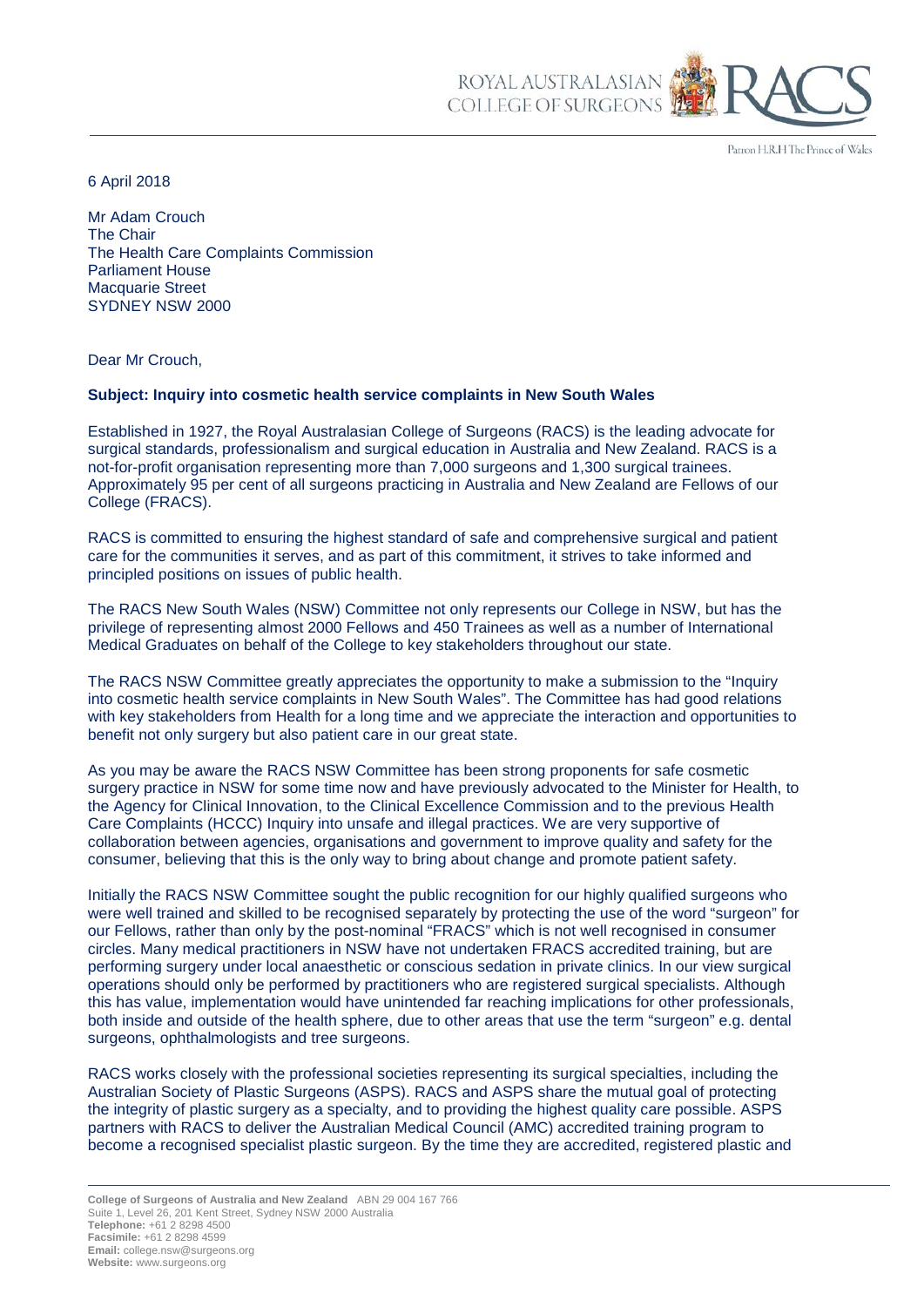reconstructive surgeons have undertaken a minimum of 12 years medical and surgical education, including at least five years of specialist postgraduate training. Due to the status quo there is the opportunity for under trained under qualified individuals to practice and call themselves cosmetic surgeons. As an example a cosmetic surgery clinic can call their medical specialists "Cosmetic surgeons", although they may be doctors of other medical specialties, we feel that this may be misleading to the consumer. However these medical practitioners do meet the requirements set down by the HCCC where the consumer must have a consultation undertaken by a registered medical practitioner.

Cosmetic surgery is not recognised as a surgical specialty, nor is the title of "Cosmetic surgeon". The training of cosmetic surgery is overseen by the Australian Society of Plastic Surgeons (ASPS) through the auspices of RACS. Only Specialist Plastic Surgeons are accredited by the Commonwealth Government of Australia, through the Australian Medical Council, to perform all reconstructive and cosmetic plastic surgery.

We support the need for the HCCC to address complaints with regards to cosmetic procedures and also the review of the sector as it becomes ever more popular. We would like to see greater visibility of responsibilities of practitioners and facilities and also greater protection for the consumer who purchases a procedure in good faith, particularly as augmentation becomes more popular. It was highlighted in 2017 that one in ten Australians aim to have plastic surgery in the next three years with the "main procedures undertaken were facial contouring (37%); facial (31%) and breast/chest enhancement (27%)."<sup>1</sup>

Previously the Health Minister initiated a discussion paper of the "Cosmetic Surgery and The Private Health Facilities Act 2007<sup>"</sup> 2 in 2016 and consequent tighter regulation that came into effect in October of 2016 in New South Wales, whereby clinics administering anaesthetic resulting in more than conscious sedation had to meet standards, further to this the implementation of cooling off periods under legislation offered increased protection to the consumer, but could have gone further. This also addressed the need for all invasive procedures, namely breast augmentation and liposuction, to be performed in facilities equipped and accredited for general anaesthetic.

Unfortunately in September 2017 the death still occurred of a manager of a Sydney beauty salon where an international tourist administered anaesthetic and breast filler resulting in death.<sup>3</sup> Although this was already outside the law implemented in 2016 the manager was the consumer in this case and the law was not adhered to. This could easily have been another consumer purchasing the service from this, or another beauty salon.

Following this death the New South Wales Health Minister, Mr Brad Hazzard queried whether beauty salons not directly undertaking surgery who were not required to have registration previously should now be obligated to do so. <sup>4</sup>

Under the Public Health Amendment (review) Act 2017<sup>5</sup> beauty treatment operators who carry out skin penetration procedures, including waxing, must be registered with the local council. However the registration form <sup>6</sup> contains only contact details, rather than qualification and experience, so does not protect the consumer any more from a practice perspective. Indeed in the Parliament of New South Wales Media release for this review it opens with "Unsafe and illegal cosmetic procedures are being performed at some cosmetic and beauty clinics by unregistered and unqualified health practitioners." <sup>7</sup> We are now more than a year later since the death in NSW and although legislation has been implemented the risks to the consumer are still apparent.

As you will be aware there has been national attempts to standardise titles to protect the public, and the Health Practitioner Regulation National Law<sup>8</sup> was introduced in an attempt to standardise medical practitioners under the same regime. However it is not completely uniformed. In NSW this is covered by the *Health Practitioner Regulation National Law (NSW) No 86a.* <sup>9</sup> The restrictions on the use of protected titles is legislated under s113. This provision explains that a person should "not knowingly or recklessly" take of use a title to induce the belief in another person that they are a registered health professional if they are not. Penalties of up to \$30,000 for an individual may apply.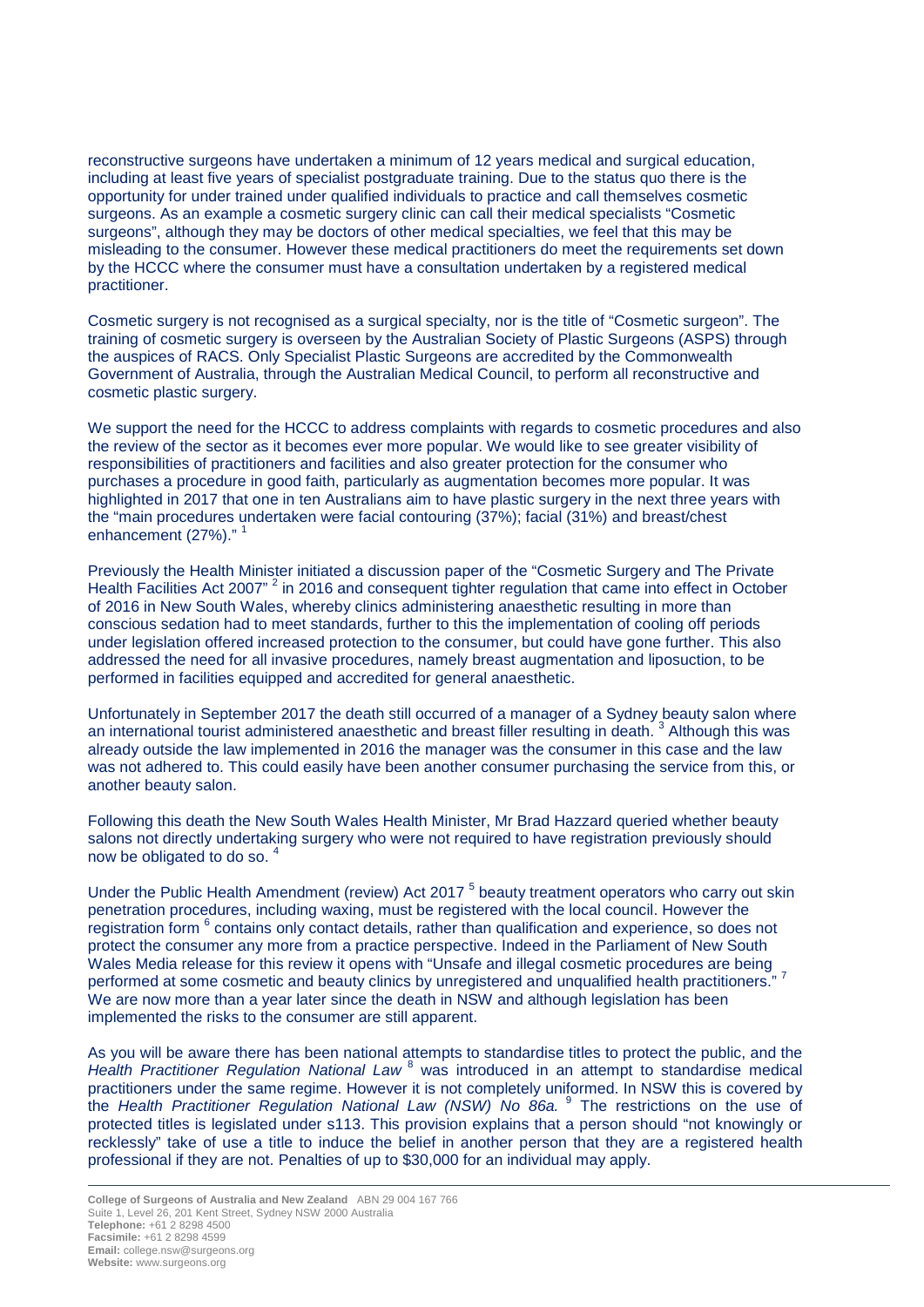As can be seen the RACS NSW State Committee are pleased that action has been taken ongoing, but we are still concerned for consumers from a health protection perspective whereby there are a number of grey areas, including the above suggestions in promoting safe practice.

Another risk that we see is the lack of awareness of the consumer as to their rights, the HCCC have promoted the changes well, but the public when making choices may go on a recommendation of an associate or website, rather than undertaking research to ensure safe positive results. We are aware that this cannot be controlled by the HCCC, but we would encourage clearer paths for the consumer to follow to get best practice and best outcomes.

To sum up

- We feel that further protections need to be put in place, particularly around confusing naming.
- The title "surgeon" should be protected for use by Fellows of recognised organisations such as RACS, or equivalent in other fields.
- There needs to be further protections in place in regards to the registration and practices of beauty salons. With all injectable procedures prescribed by a medical practitioner.
- We also feel that the HCCC has influence over registered practitioners and organisations; however increased visibility over the practitioners and organisations, qualifications, experience and scope would potentially speed up process and also protect the consumer more and
- Collaboration is essential to continual development of safe practice.

Yours Sincerely,

Dr Raffi Qasabian, Chair, NSW State Committee RACS